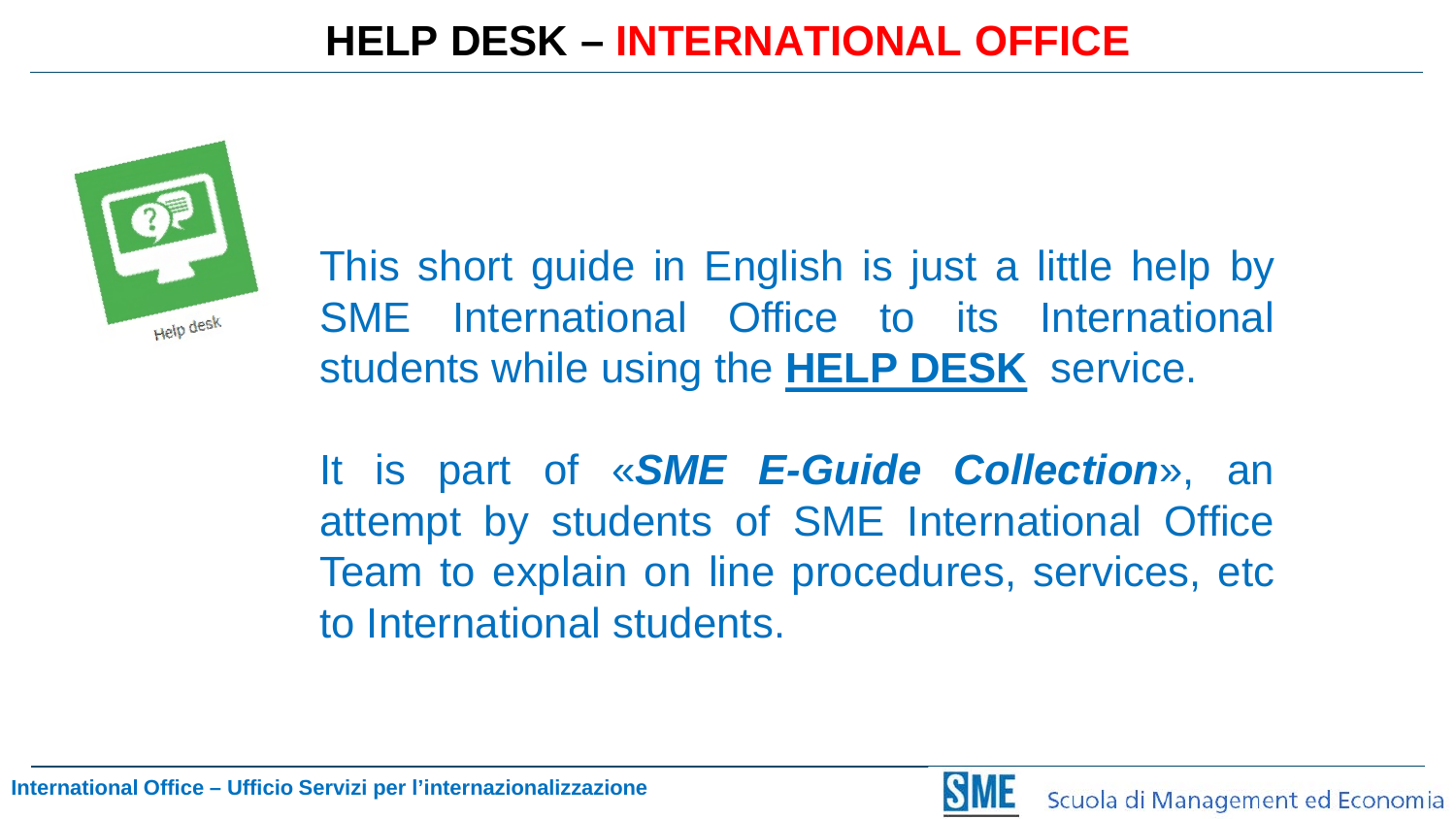#### *The quicker way for students to request assistance and receive a personalized response*



**Help desk** 



# **FOR SME INTERNATIONAL OFFICE HELP DESK IS:**

**-MANDATORY FOR OUTGOING STUDENTS: THE INTERNATIONAL OFFICE WILL NOT REPLY TO EMAILS!!! -INCOMING STUDENTS: FEEL FREE TO GO ON USING exchangestudents.econ@unito.it**

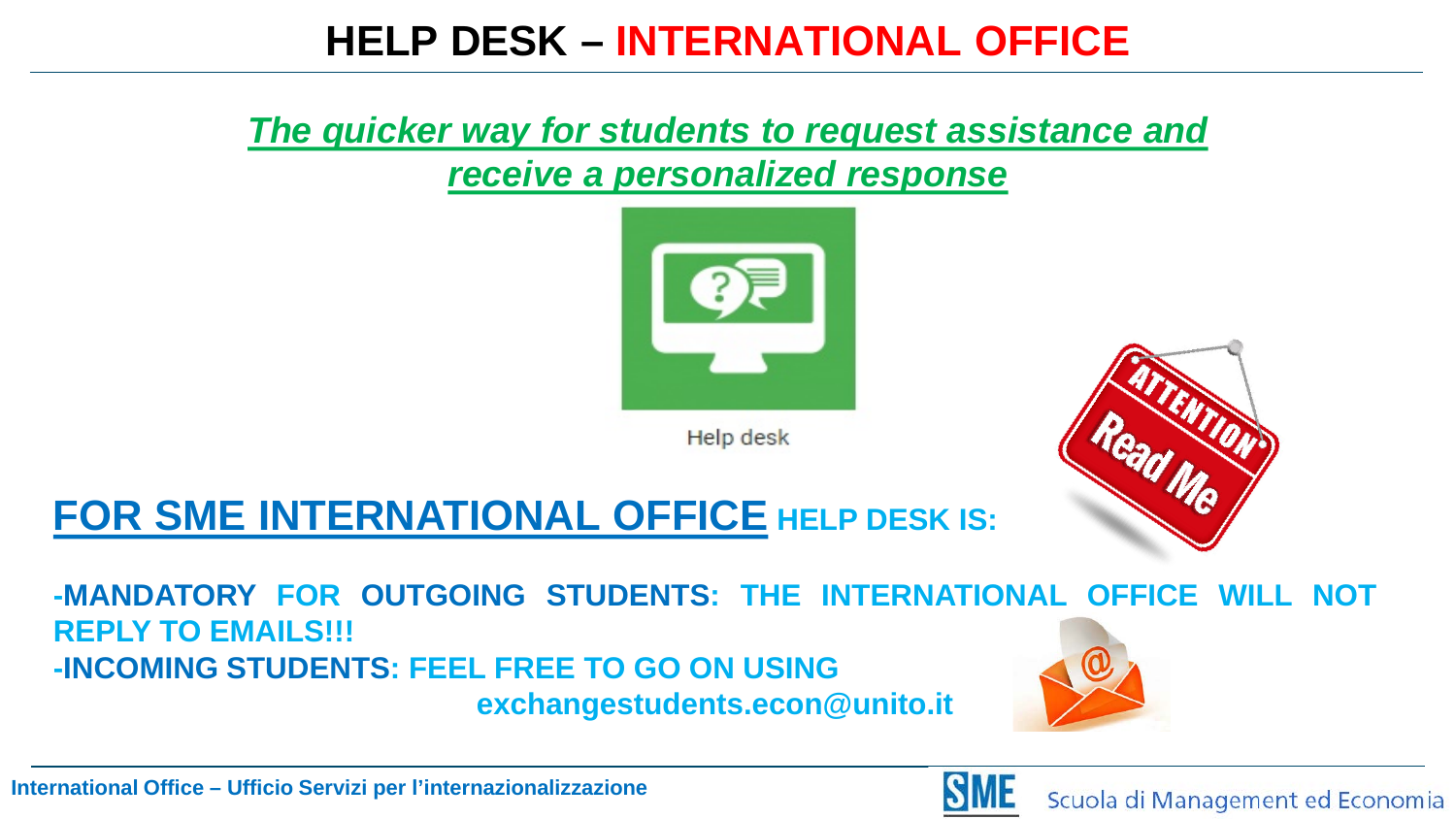#### **From MyUnito WebPage click on 'HELP DESK'**

#### UNIVERSITÀ myunito **DEGLI STUDI DI TORINO Enrolments Career Exams Final test Part time collaborations Online services** E-learning 3 > Dipartimento di Lingue e Letterature Italian and English Straniere e Culture Moderne Version> Scuola di Management ed Economia Edumeter Payments Thesis submission Career plan Scuola di Scienze Giuridiche, Politiche ed Economico-Sociali Scuola di Scienze Umanistiche Scuole di Specializzazione **ESSENT**  $\bullet\bullet\bullet$ > Strutture Universitarie Career summary Exam sessions Help desk Students webmail Self-service box

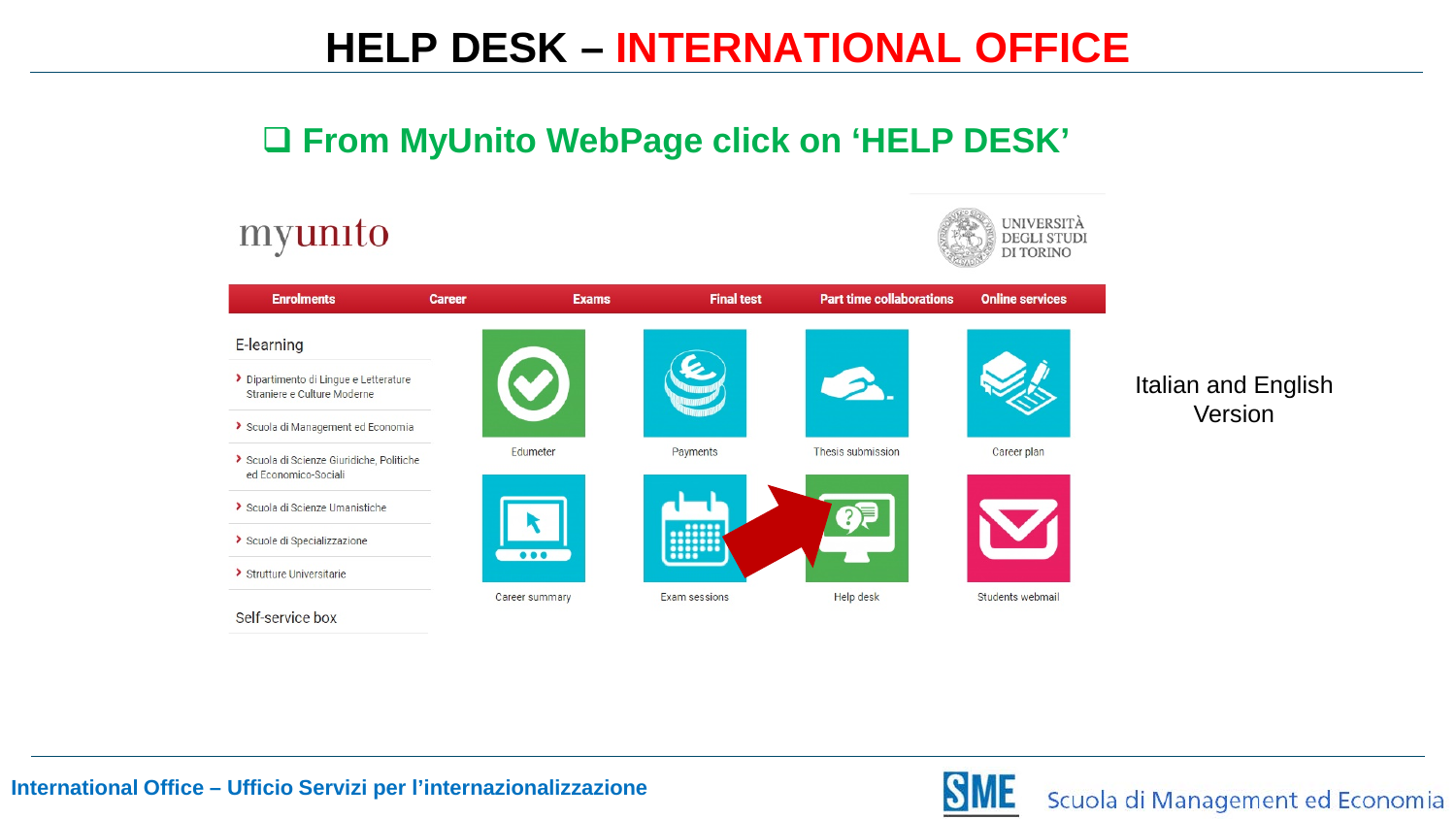#### **From [www.sme.unito.it](https://www.sme.unito.it/) click on 'SERVIZI AGLI STUDENTI' and then on 'Servizio Help Desk'**

| Italian Version | Italiano English                                                                                        |                  | Martedì 20/2/2018                                                                                                                                                                                                                                                                                                                                                                                                                                                                                                                                                                                                                                                                                                                                                                                                                                                                                                                                                            |                     | Cerca informazioni o persone<br>lQ                                                                                                                                                                                                                     |                                                           |                      |
|-----------------|---------------------------------------------------------------------------------------------------------|------------------|------------------------------------------------------------------------------------------------------------------------------------------------------------------------------------------------------------------------------------------------------------------------------------------------------------------------------------------------------------------------------------------------------------------------------------------------------------------------------------------------------------------------------------------------------------------------------------------------------------------------------------------------------------------------------------------------------------------------------------------------------------------------------------------------------------------------------------------------------------------------------------------------------------------------------------------------------------------------------|---------------------|--------------------------------------------------------------------------------------------------------------------------------------------------------------------------------------------------------------------------------------------------------|-----------------------------------------------------------|----------------------|
|                 | <b>SME</b>                                                                                              |                  | Scuola di Management ed Economia                                                                                                                                                                                                                                                                                                                                                                                                                                                                                                                                                                                                                                                                                                                                                                                                                                                                                                                                             |                     | UNIVERSITÀ<br><b>DEGLI STUDI</b><br>DI TORINO                                                                                                                                                                                                          |                                                           |                      |
|                 | La Scuola                                                                                               | <b>Strutture</b> | <b>Offerta formativa</b><br><b>Job Placement</b>                                                                                                                                                                                                                                                                                                                                                                                                                                                                                                                                                                                                                                                                                                                                                                                                                                                                                                                             | <b>Orientamento</b> | <b>Internazionalità</b>                                                                                                                                                                                                                                | Servizi agli studer                                       | <b>Come fare per</b> |
|                 | Pagine correlate<br>> AREA DIDATTICA E SERVIZI AGLI<br><b>STUDENTI</b><br>Siti correlati<br>> Help Desk |                  | Home / Servizi agli studenti<br>Servizio Help Desk<br>Dal 3 luglio 2017 è attivo un sistema di Help Desk del Polo di Management ed Economia, gestit<br>Scuola di Management ed Economia.<br>L'Help Desk è uno strumento di semplificazione della gestione delle problematiche relative alla<br>un elenco di possibili soluzioni (lista di FAQ) oppure, nel caso in cui non si riesca ad ottenere la<br>una richiesta di assistenza, ricevendo una risposta di risoluzione personalizzata.<br>Per inviare una richiesta cliccare sul tasto "Invia un ticket" e, successivamente, inserire le crede<br>Il sistema traccia la richiesta e permette di monitorarne lo status di avanzamento e di misurare<br>Per accedere alle FAQ non è necessario fare il login, è sufficiente cliccare su uno degli articoli p<br>Knowledgebase", al fondo della pagina. Anche per ricercare gli articoli di proprio interesse non<br>digitare una parola chiave nel campo "Fai una domanda". |                     | <b>Spazio informativo</b><br><b>Biblioteca</b><br>Segreteria Studenti<br>Aree ristoro e relax<br>Associazioni studentesche<br><b>Aule Informatiche</b><br><b>Bandi e Borse</b><br>Date da ricordare<br><b>Servizio Help Desk</b><br>Servizio di Tutora | enti della<br><b>pnsultare</b><br>holtrare<br>tera<br>nte |                      |
|                 | ito.it/it/servizi-agli-studenti/servizio-help-desk                                                      |                  | Dal 3 luglio 2017, quindi, non sono più evase le email inviate dagli studenti ai seguenti indirizzi:<br>didattica.economiamanagement@unito.it<br>lauree.sme@unito.it<br>appelli.sme@unito.it <b>ode</b><br>jobstudenti.econ@unito.it<br>Rimane attivo nella forma attuale il servizio di Help Desk relativo alle sezioni Diritto allo Studio (ex Ufficio Tasse e Accertamenti) e Segreteria<br>Studenti.<br>jiori informazioni è possibile consultare la guida on line per gli utenti.                                                                                                                                                                                                                                                                                                                                                                                                                                                                                       |                     |                                                                                                                                                                                                                                                        | Servizio disabili                                         |                      |

#### **International Office – Ufficio Servizi per l'internazionalizzazione**

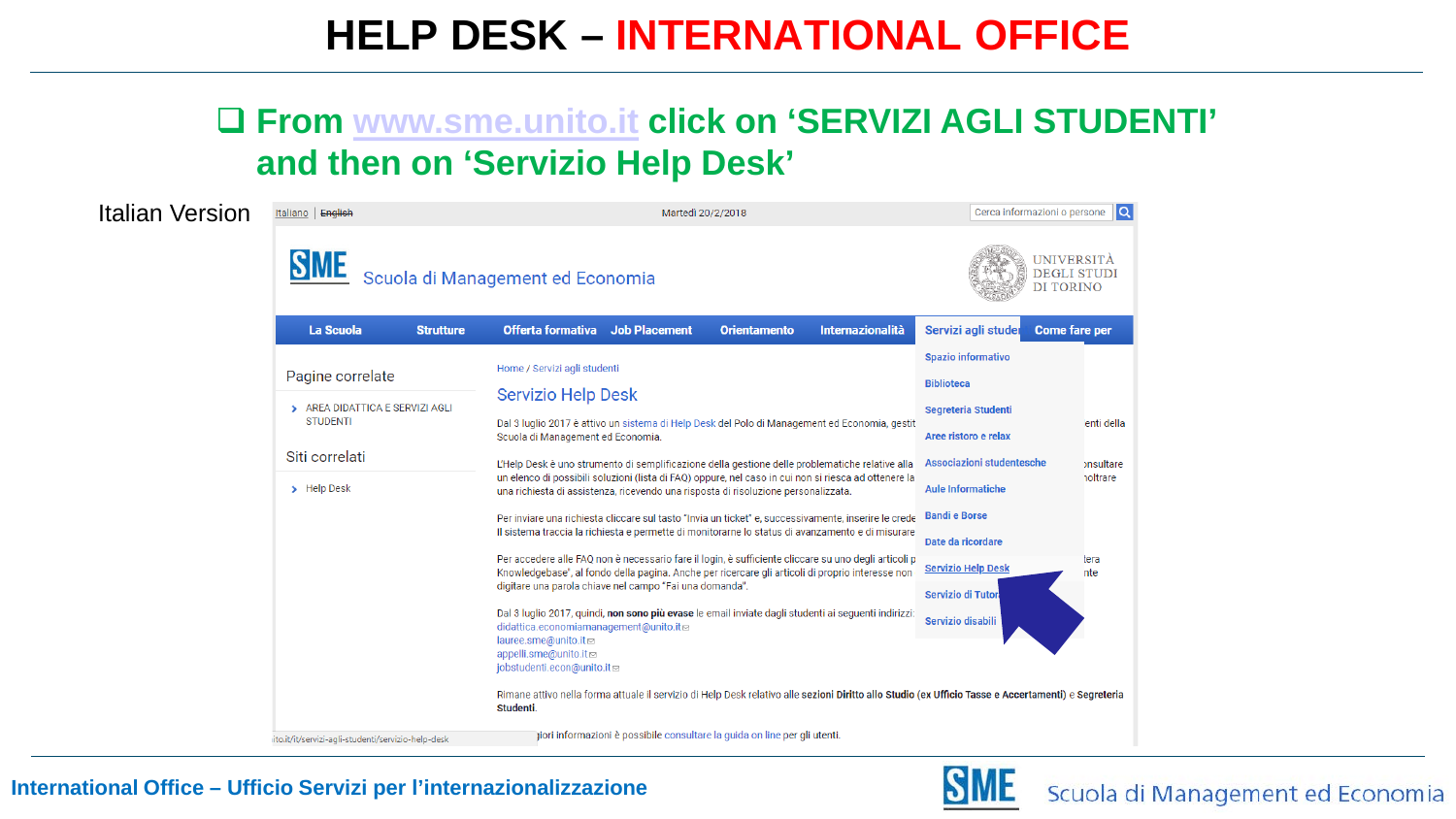| DIREZIONE DIDATTICA E SERVIZI AGLI STUDENTI - SERVICE DESK > DIREZIONE DIDATTICA STUDENTI - SERVICE DESK - UNITO<br>DIREZIONE DIDATTICA STUDENTI - SERVICE DESK<br>E' il nuovo Help Desk della Direzione Didattica e Servizi agli Studenti.<br>Serve a richiedere informazioni o supporto a:<br>SEZIONE DIRITTO ALLO STUDIO (EX UFFICIO TASSE E ACCERTAMENTI)<br><b>SEGRETERIE STUDENTI</b><br>SCUOLE DI SPECIALIZZAZIONE<br><b>SUISM</b><br>POLO DI MANAGEMENT ED ECONOMIA<br>POLO DI SCIENZE UMANISTICHE<br>ATTENZIONE: il presente servizio utilizza il Vostro indirizzo e-mail d'Ateneo, pertanto controllate la Vostra casella di posta accessibile dalla MyUniTo<br>Per accedere al servizio è necessario disporre delle credenziali SCU rilasciate dall'Università degli Studi di Torino (Help Login)".<br>ATTENZIONE: il presente servizio utilizza il Vostro indirizzo e-mail d'Ateneo, pertanto controllate la Vs. casella di posta su edu.unito.it<br>Prima di inserire un ticket Visualizza l'intera Knowledgebase oppure:<br>Search Help<br><b>Ask a question:</b><br>Submit a ticket<br><b>View existing ticket</b><br>View tickets you submitted in the past<br>Submit a<br>department | DIREZIONE DIDATTICA STUDENTI - SERVICE DESK - UNITO |  | English v |
|-------------------------------------------------------------------------------------------------------------------------------------------------------------------------------------------------------------------------------------------------------------------------------------------------------------------------------------------------------------------------------------------------------------------------------------------------------------------------------------------------------------------------------------------------------------------------------------------------------------------------------------------------------------------------------------------------------------------------------------------------------------------------------------------------------------------------------------------------------------------------------------------------------------------------------------------------------------------------------------------------------------------------------------------------------------------------------------------------------------------------------------------------------------------------------------------------------|-----------------------------------------------------|--|-----------|
|                                                                                                                                                                                                                                                                                                                                                                                                                                                                                                                                                                                                                                                                                                                                                                                                                                                                                                                                                                                                                                                                                                                                                                                                       |                                                     |  |           |
|                                                                                                                                                                                                                                                                                                                                                                                                                                                                                                                                                                                                                                                                                                                                                                                                                                                                                                                                                                                                                                                                                                                                                                                                       |                                                     |  |           |
|                                                                                                                                                                                                                                                                                                                                                                                                                                                                                                                                                                                                                                                                                                                                                                                                                                                                                                                                                                                                                                                                                                                                                                                                       |                                                     |  |           |
|                                                                                                                                                                                                                                                                                                                                                                                                                                                                                                                                                                                                                                                                                                                                                                                                                                                                                                                                                                                                                                                                                                                                                                                                       |                                                     |  |           |
|                                                                                                                                                                                                                                                                                                                                                                                                                                                                                                                                                                                                                                                                                                                                                                                                                                                                                                                                                                                                                                                                                                                                                                                                       |                                                     |  |           |
|                                                                                                                                                                                                                                                                                                                                                                                                                                                                                                                                                                                                                                                                                                                                                                                                                                                                                                                                                                                                                                                                                                                                                                                                       |                                                     |  |           |
|                                                                                                                                                                                                                                                                                                                                                                                                                                                                                                                                                                                                                                                                                                                                                                                                                                                                                                                                                                                                                                                                                                                                                                                                       |                                                     |  |           |
|                                                                                                                                                                                                                                                                                                                                                                                                                                                                                                                                                                                                                                                                                                                                                                                                                                                                                                                                                                                                                                                                                                                                                                                                       |                                                     |  |           |
|                                                                                                                                                                                                                                                                                                                                                                                                                                                                                                                                                                                                                                                                                                                                                                                                                                                                                                                                                                                                                                                                                                                                                                                                       |                                                     |  |           |
|                                                                                                                                                                                                                                                                                                                                                                                                                                                                                                                                                                                                                                                                                                                                                                                                                                                                                                                                                                                                                                                                                                                                                                                                       |                                                     |  |           |
|                                                                                                                                                                                                                                                                                                                                                                                                                                                                                                                                                                                                                                                                                                                                                                                                                                                                                                                                                                                                                                                                                                                                                                                                       |                                                     |  |           |
|                                                                                                                                                                                                                                                                                                                                                                                                                                                                                                                                                                                                                                                                                                                                                                                                                                                                                                                                                                                                                                                                                                                                                                                                       |                                                     |  |           |
|                                                                                                                                                                                                                                                                                                                                                                                                                                                                                                                                                                                                                                                                                                                                                                                                                                                                                                                                                                                                                                                                                                                                                                                                       |                                                     |  |           |
|                                                                                                                                                                                                                                                                                                                                                                                                                                                                                                                                                                                                                                                                                                                                                                                                                                                                                                                                                                                                                                                                                                                                                                                                       |                                                     |  |           |

*Click on submit a ticket*